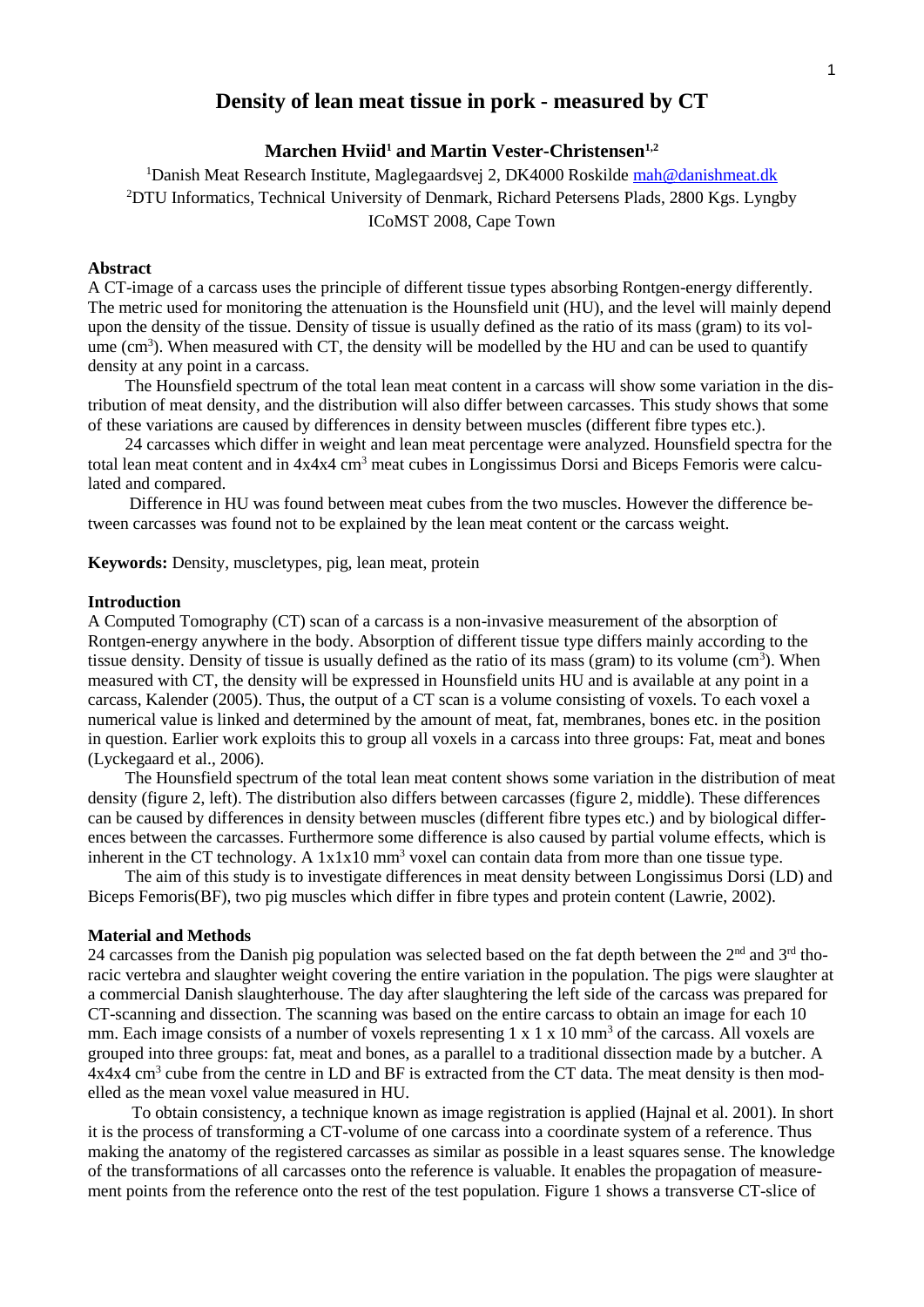the LD with an inserted square illustrating the extension of the extracted cube. The same method was used to obtain a cube in both LD and BF.



**Figure 1. Slice from the CT-volume depicting LD. The inserted square illustrates the extension of the extracted cube.**

After scanning a traditional total dissection was made on the same carcass side to calculate the lean meat content. The two muscles Longissimus Dorsi and Biceps Femoris was minced after dissection. Protein content was analyzed in a sample of 200 g from each muscle/carcass by using the Kjeltec-Tecator system (ISO/IEC 17025).

### **Results and discussions**

The mean value and standard deviation for lean meat content in the left side carcass, the total meat density, the meat density from LD and BF and protein content in LD and BF are shown in table 1. A t-test shows that the densities in LD and BF are significantly different, as is the protein content.

| abic 1. Mcall and std. for the analyzed trans in 24 carcasses |                                                                                                           |         |                |                   |                |             |
|---------------------------------------------------------------|-----------------------------------------------------------------------------------------------------------|---------|----------------|-------------------|----------------|-------------|
|                                                               | Carcass                                                                                                   | Total   | LD. Meat       | BF. Meat          | LD, Protein    | BF, Protein |
|                                                               | lean meat                                                                                                 | carcass | density        | density           | percent        | Percent     |
|                                                               | percent                                                                                                   | meat HU | HU             | HU                |                |             |
| Mean <sup>*</sup>                                             | 63.5                                                                                                      | 57.5    | $69.6^{\rm a}$ | 65.4 <sup>b</sup> | $22.8^{\rm a}$ | $21.3^{b}$  |
| <b>STD</b>                                                    | 3.0                                                                                                       |         |                | 2.4               |                | 0.3         |
|                                                               | $\star$ Different letter in direct that the masses is similar at 4:00 peach of 0.1 0/ 1. and $\sim$ 0.001 |         |                |                   |                |             |

Different letter indicate that the mean is significant different at 0.1 % level  $p<0.001$ 

The figures in table 1 and figure 2 shown that the total meat density measured with CT is lower and with a bigger variance than the meat density from the two muscles. The LD muscle has a significant higher density than BF and in figure 3 plots of values of the density and protein content show a clear distinction between LD and BF.

Nevertheless the correlation between meat density and protein content per muscle is not significant, and one explanation could be that the variation in protein content in the muscle is very low. The difference in muscle density across carcasses cannot be explained by either lean meat content or weight. Neither correlation is found to be significant, only between carcass lean meat and total carcass meats HU.